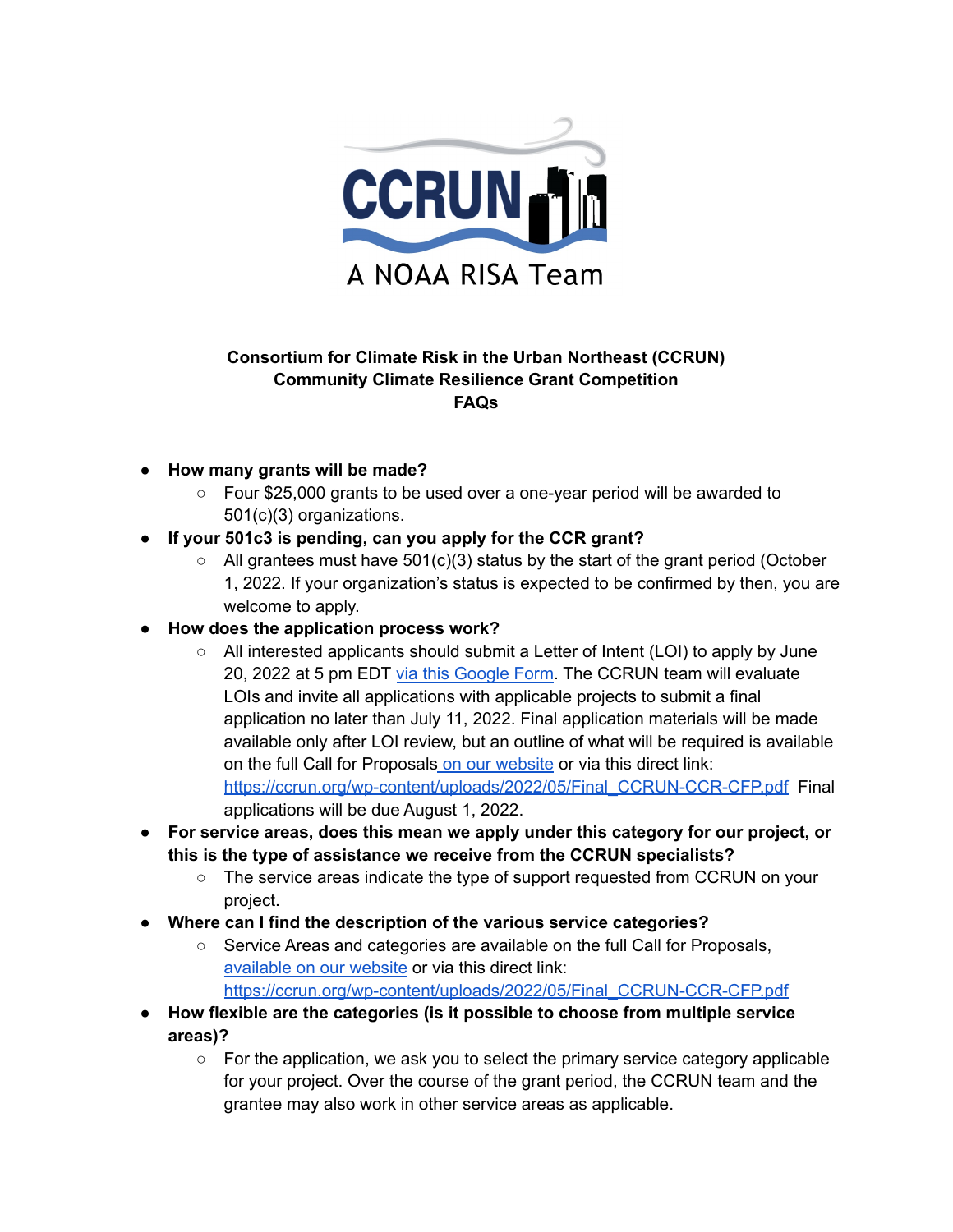- **● Can you change a service category you selected on the LOI for the full application?**
	- Yes, as you develop and refine your project in the final application you may update your intended service category.
- **Would this grant support project management activities for a major grant that we already have (e.g. to implement climate resilience solutions in affordable housing systems in an EJ community)?**
	- The CCR grant may be used to support other grant projects, however we ask all applicants to commit to an open engagement and partnership with the CCRUN RISA team related to the specific project work supported by the CCR grant.
- **● How many years do you anticipate this funding source competition?**
	- The current CCR Grant Competition is a one-year pilot program, but the CCRUN RISA program is interested in continuing in the future should the pilot be successful and funding become available.
- **● If we are affiliated or part of one of the schools in CCRUN can we apply?**
	- $\circ$  Your organization must be a registered 501(c)(3); if you are affiliated with a university in CCRUN and applying through another organization, you are welcome to apply.
- **● Can applications be made by a partnership (e.g. multiple nonprofits, or nonprofit as sponsor and a municipality as a co-sponsor)?**
	- $\degree$  Yes, as long as the application comes through one 501(c)(3) organization as the primary applicant.
- **● Where can I find a list of the CCRUN staff who could be involved with our work?**
	- A list of CCRUN investigators and senior personal is available here: <https://www.ccrun.org/about/team/>
- **● Throughout the project period, what are the expectations (effort/time) of the researchers providing technical assistance to the grantee?**
	- Specific engagements will be mutually determined between the grantee and CCRUN team before the grant period begins. CCRUN researchers will not be available to join project teams on a part- or full-time basis; due to the scope of the grant, engagements will likely fall in the range of 2-5 hours over the course of each month of the grant period.
- **● Can you submit multiple applications?**
	- **○** Please submit only one application per 501(c)(3) organization.
- **● Can the project encompass surrounding counties of greater metro areas in the Northeast?**
	- $\circ$  All projects should be based within the broader CCRUN study, pasted below. Projects may encompass multiple communities or neighborhoods within the study area.